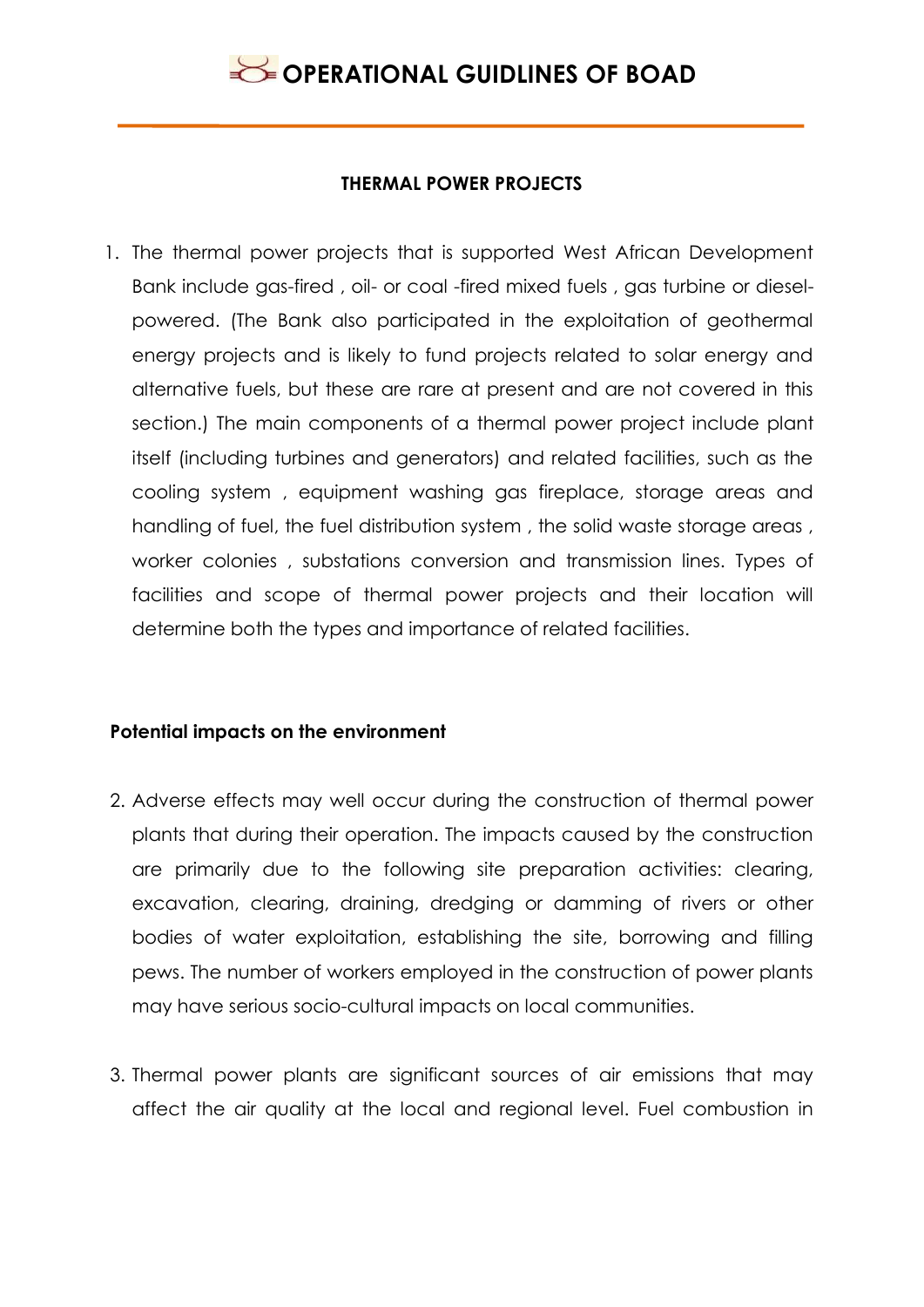power plants emit sulfur dioxide ( SO2) , nitrogen oxides ( NOx), carbon monoxide (CO) , carbon dioxide ( CO2) and particles (which may contain trace metals ) . The quantities of each of these substances depend on the type and size of the installation, the type and quality of the fuel used and the way it is burned. The dispersion of these emissions and their concentration at ground level is determined by a complex interaction of physical features fireplaces, physic- chemical properties of emissions, meteorological conditions of the site or near it when the emissions fall on the surrounding land, topography of the land on which the plant is located and the surrounding areas as well as the nature of the receptors (eg. populations, crops and natural vegetation).

4. The polluted water discharges from power plants is most commonly consist of relatively clean cooling water that can be recycled or discharged into water bodies with minimal effects on the chemical quality of the water. By cons, it is important to consider when evaluating plant projects that are being considered a non-recirculating cooling system, the effects of residual heat on the water temperature, the slightest increase in temperature may serious injury to wildlife and aquatic life. If other effluents emitted by thermal power stations are in smaller amounts, however, they may seriously affect the quality of water. Effluent thermal coal plants consist , for example, discharges from the drain cooling systems and boilers, washing water demineralization by against the tide, wastewater from regenerative resin , wastewater carrying ash, runoff from coal piles , piles of ash and field in general and various wastewater discharges resulting from spills. Trace metals, acids and other chemicals of varying composition are also found in these effluents.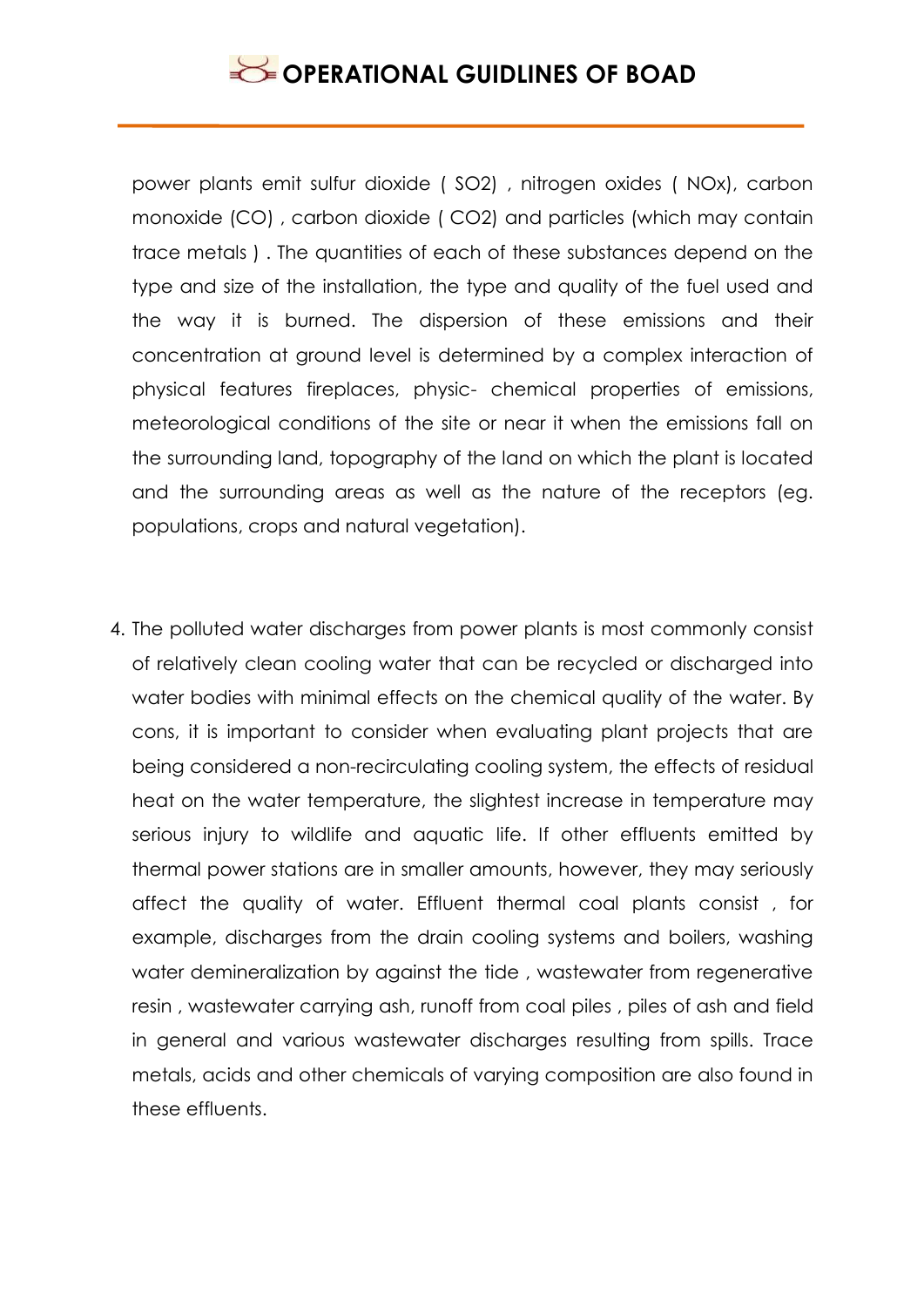**Oil spills have a negative impact on the quality of water near coal-fired power stations.**

5. Insofar as it is possible to avoid a number of impacts or mitigate them more successfully and at a lower cost by carefully choosing the location of the plant, it should read the phrase "Location factories and development of land for industrial purposes "in conjunction with this section. (Refer to Table gives a summary of the potential environmental impacts during construction and operation of a thermal power plant.)

### **Specific issues global**

### **Impacts and transboundary effects**

6. Emissions from thermal power plants may be the precursors of acid rain, especially if the used fuel is coal with sulphur content is very high. Acid rain accelerates the deterioration of buildings and monuments deeply alter aquatic ecosystems of certain lakes and damage vegetation of forest ecosystems. Moreover, the fossil-fired power plants generate also CO2 and NOx, gas whose increase in the atmosphere would be responsible for global warming. It is however impossible, at present, to ascertain the contribution of emissions from a thermal power plant to these issues both regional and global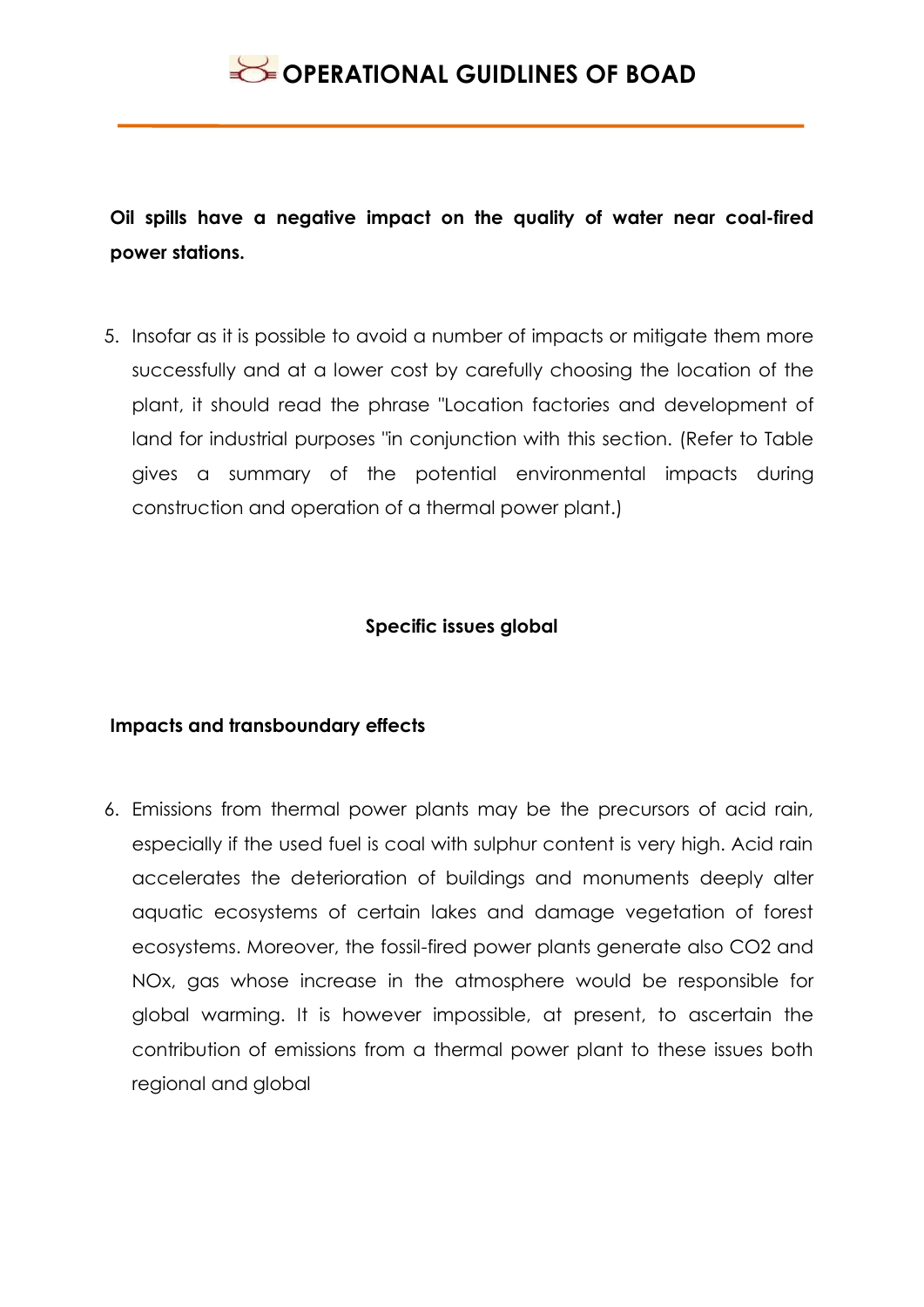#### **Cooling water and residual heat**

- 7. Many power plants that use steam are also equipped with a system of once-through cooling. If large quantities of water that require large plants are harvested from natural bodies of water , such as rivers, streams and bays, the cooling system, carrying aquatic organisms and impeding their movement , may cause their death and significantly reduce populations of fish and shellfish , some of which are widely marketed.
- 8. The heated water discharges can raise the temperature of the receiving water and thus would alter the aquatic fauna and flora, while promoting the development of organisms adapted to higher temperatures. These new communities are then vulnerable to adverse effects, especially the lowering of the temperature of the water after the closure of the plant as a result of failure or lack of regular maintenance.
- 9. The use of evaporative cooling tower reduces the volume of water taken to the only required amount to compensate for evaporation. Although these towers avoid thermal shock due to water discharge their waters drain must be removed. There is another solution in cold climates can reduce the temperature of the waste water by taking advantage of the residual heat in the form of hot water or steam to heat , for example, buildings or aquaculture ponds.
- 10. There is no cooling system that causes water loss and thereby reduces the amount available for human consumption, irrigation, navigation and other uses in areas experiencing water shortages.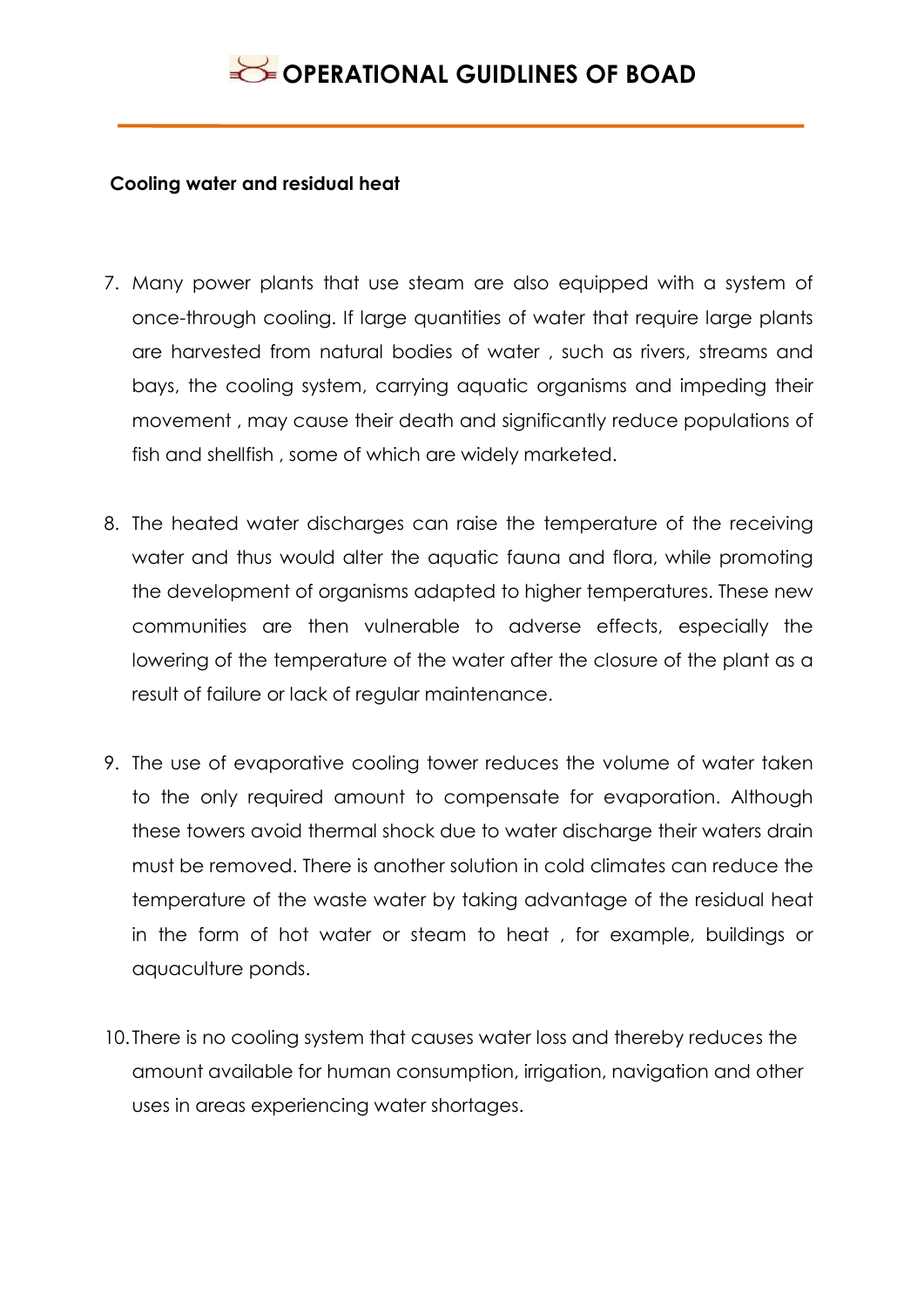#### **Impacts on communities**

11. One of the most important impacts of power plants for the influx of workers during construction. A central large may require thousands of workers during the year construction period, and hundreds of workers for its operation. If the host community is small, it can lead to significant risks of tension. A situation of «boomtown " or induced development may also occur , with significant negative impacts on local infrastructure such as schools, police, means of protection against fire , medical centers, etc. . In addition, the influx of workers transforms local demographics and disrupts the social and cultural values of communities in the region as well as the lifestyles of people. Displacement of local populations caused by the land requirements of the plant and related facilities is another impact. Major traffic problems may occur in the region, caused by the construction and operation of the plant. Finally, large plants can disfigure the landscape and create noise.

#### **Alternatives to projects**

- 12. The assessment of impacts on the environment should include an analysis of reasonable alternatives, so that the real objectives of the thermal power project to be realized. The analysis may show that these solutions are the ecological point of view, sociocultural and economic, more acceptable than the originally proposed project. In addition to the option not to go ahead with the project (ie. Examine the consequences that would do nothing to meet the demand ) , alternatives should be taken considered in the following areas:
	- alternative fuels :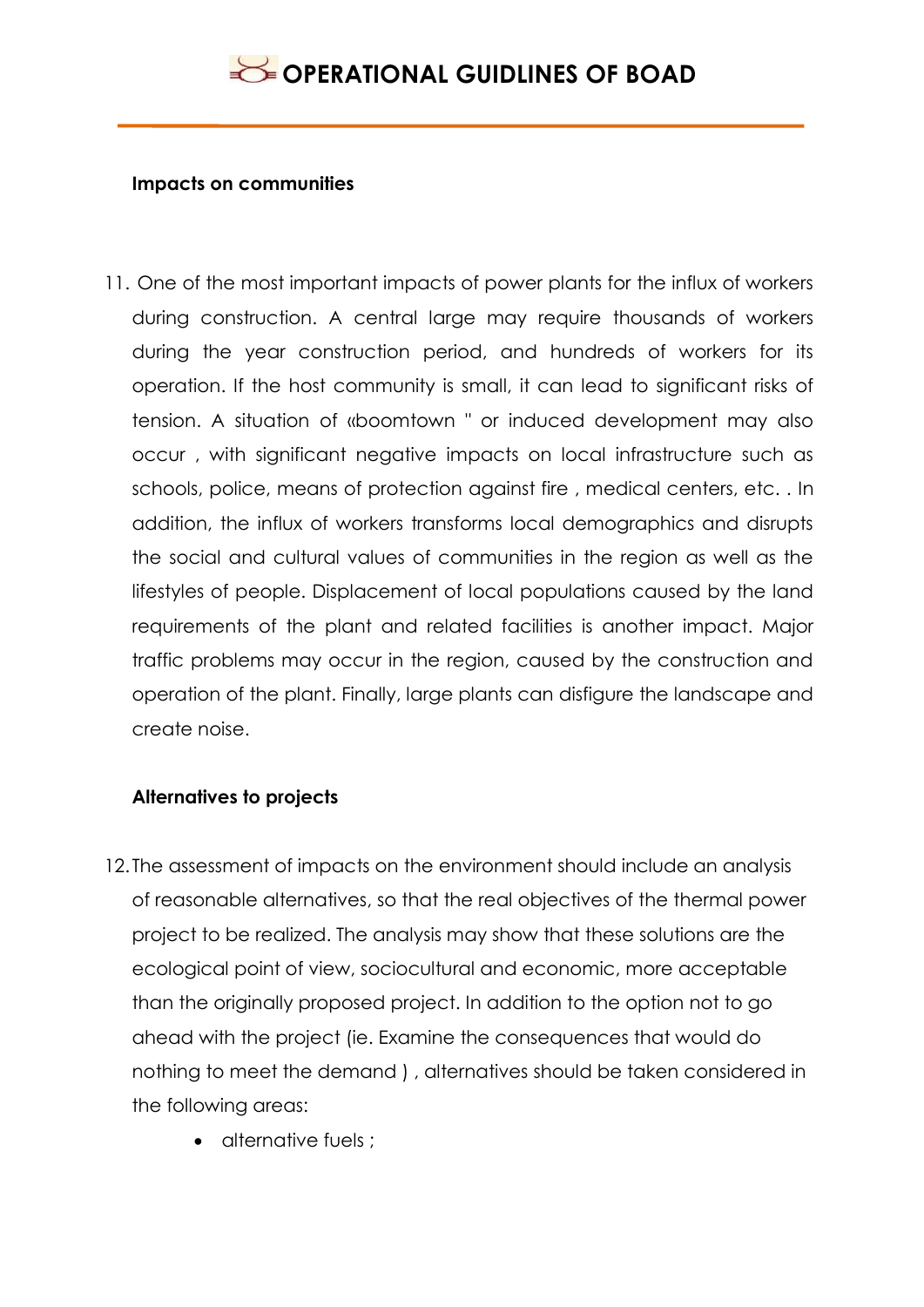- management of the supply and demand for energy ;
- location ;
- waste heat ;
- supply or water intake ;
- waste management plant and sanitary facilities;
- solid waste disposal ;
- engineering equipment and pollution control ;
- controls;
- social structure , including infrastructure and employment.
- 13.Although the evaluation of these alternatives should be an integral part of the design process of the project, it is best to select control measures effective environmental protection in terms of cost . It is important that the validity of these solutions based on environmental and economic criteria.

### **Management and Training**

14.Given the importance of the impacts a proposed power plant poses to the environment during construction and during its operation, it is necessary that a team of environmental experts (scientists and engineers) do part of the staff responsible for the design and management of the facility. This team should work with the engineers of the plant during all phases of the project have an impact on the environment. A training program for environmental management in the context of a thermal power project can be specified according to the knowledge and experience of staff of the environment.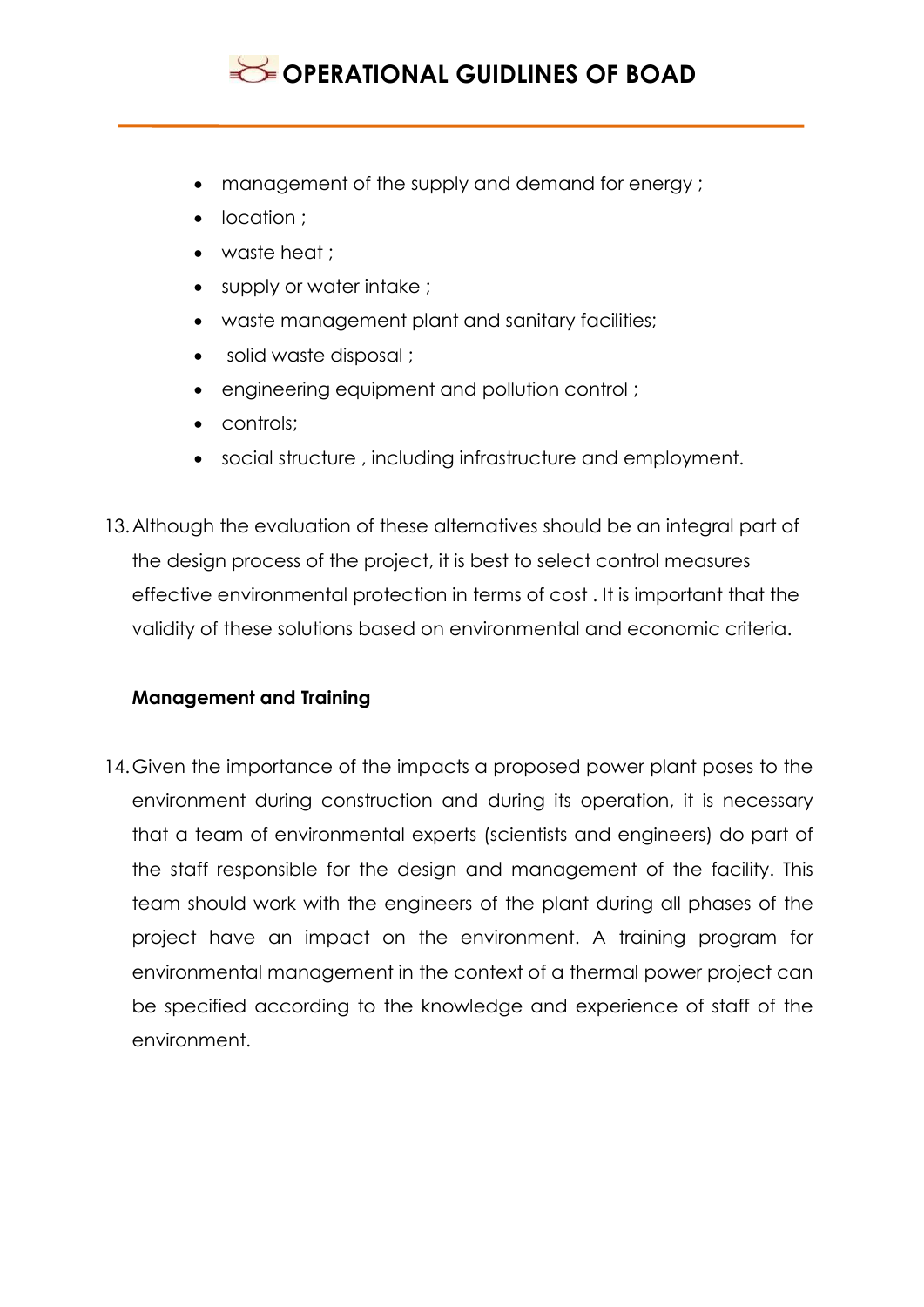It is essential to master a number of environmental disciplines relating to the management of thermal power projects , including the following :

- monitoring , modeling and the fight against air pollution ;
- monitoring , modeling and the fight against water pollution ;
- Solid waste management and industrial hygiene;
- management of toxic substances and hazardous waste ;
- noise reduction :
- protection of natural resources and land ;
- assessment of the socio -economic impacts.
- 15. Training environment may be necessary in respect of general concepts and methods of impact assessment, theory and methods of monitoring, collection and analysis of data and the means of pollution control. These courses should be completed during the phase of the environmental assessment of the project with the assistance of a consultant specializing in environment. The team responsible for environmental issues should, wherever possible, to participate in the environmental assessment study to ensure that it is understood. It is important, in particular, that the staff understands the raison d'être for monitoring and mitigation measures recommended they are likely to implement. A training program should also be provided to technical and management personnel who will liaise with engineers and managers of the plant.
- 16.Standard operating and maintenance staff training in best practices will be required together with an administration charge of their implementation. Moreover, the regulations relating to health and safety will also be essential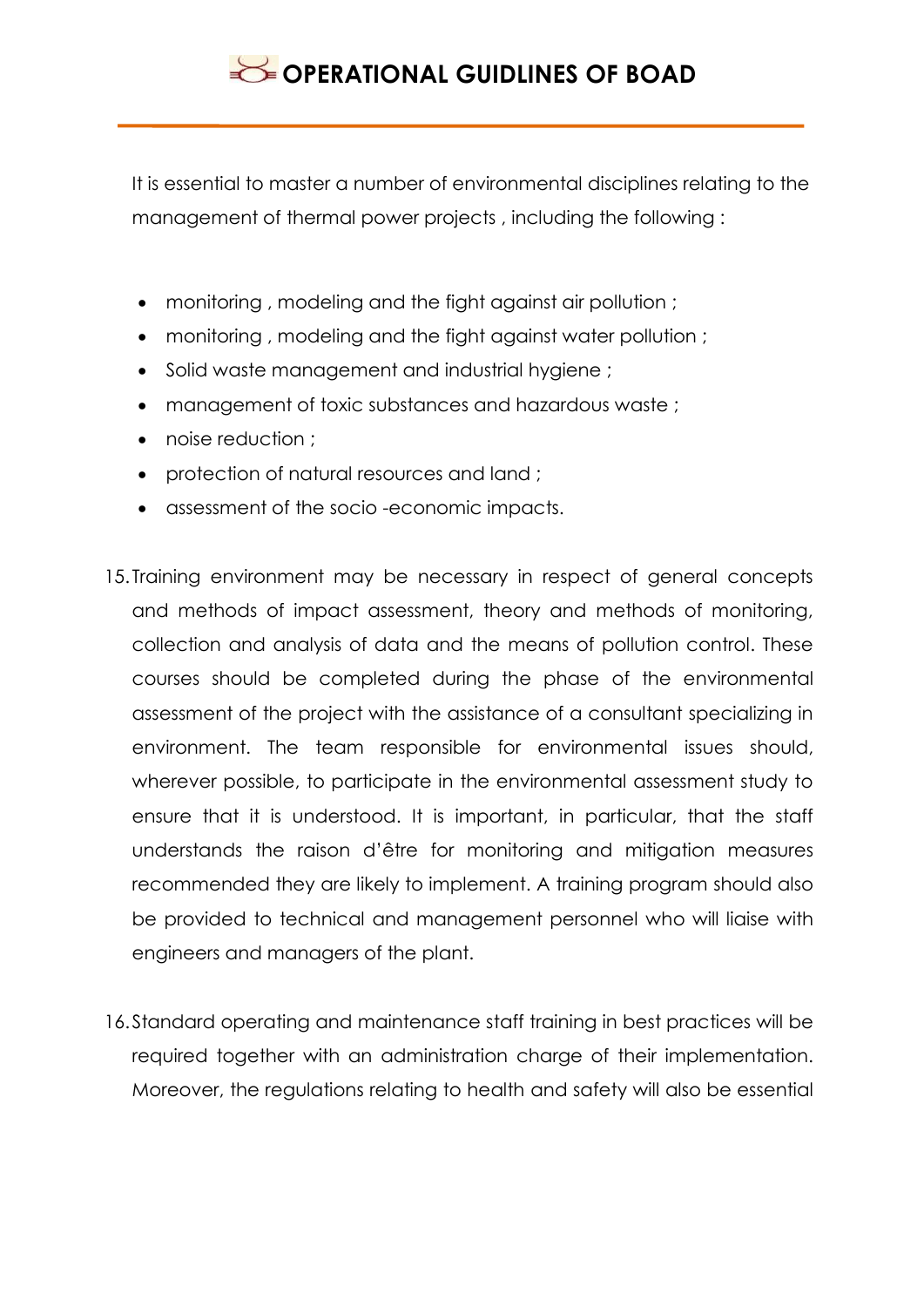to reduce the risks to the health and safety of staff and the impact on the environment when the plant put into operation.

- 17. The borrowing country does not have regulations often limit emissions standards or air quality can exert weight on future thermoelectric projects. The criteria of the World Bank can serve as standards instead of national standards for air quality. These principles and accepted criteria (studies that, for example, known effects) should be used to determine the boundaries that do not endanger human health and the environment.
- 18. The environmental agencies at the local, regional and national levels involved in the review and approval of the project and its supervision may also need a training program that will enable them to ensure monitoring and enforcement of regulations, during the construction of the project and its commissioning.

### **Tracking**

19.A monitoring program seeks to establish that the expected impacts of a project within acceptable limits both from the point of view of engineering structures and the environment. Its purpose is also to provide information indicating conditions unacceptable environment quickly. It would be important that the monitoring activities to be undertaken before the implementation of the thermoelectric project to determine the basic conditions of the environment. Monitoring of construction of the plant and its operationalization establish the degree and significance of impacts that occur during the various stages of the project. Generally, a year of monitoring the activities of pre-construction suffices to identify the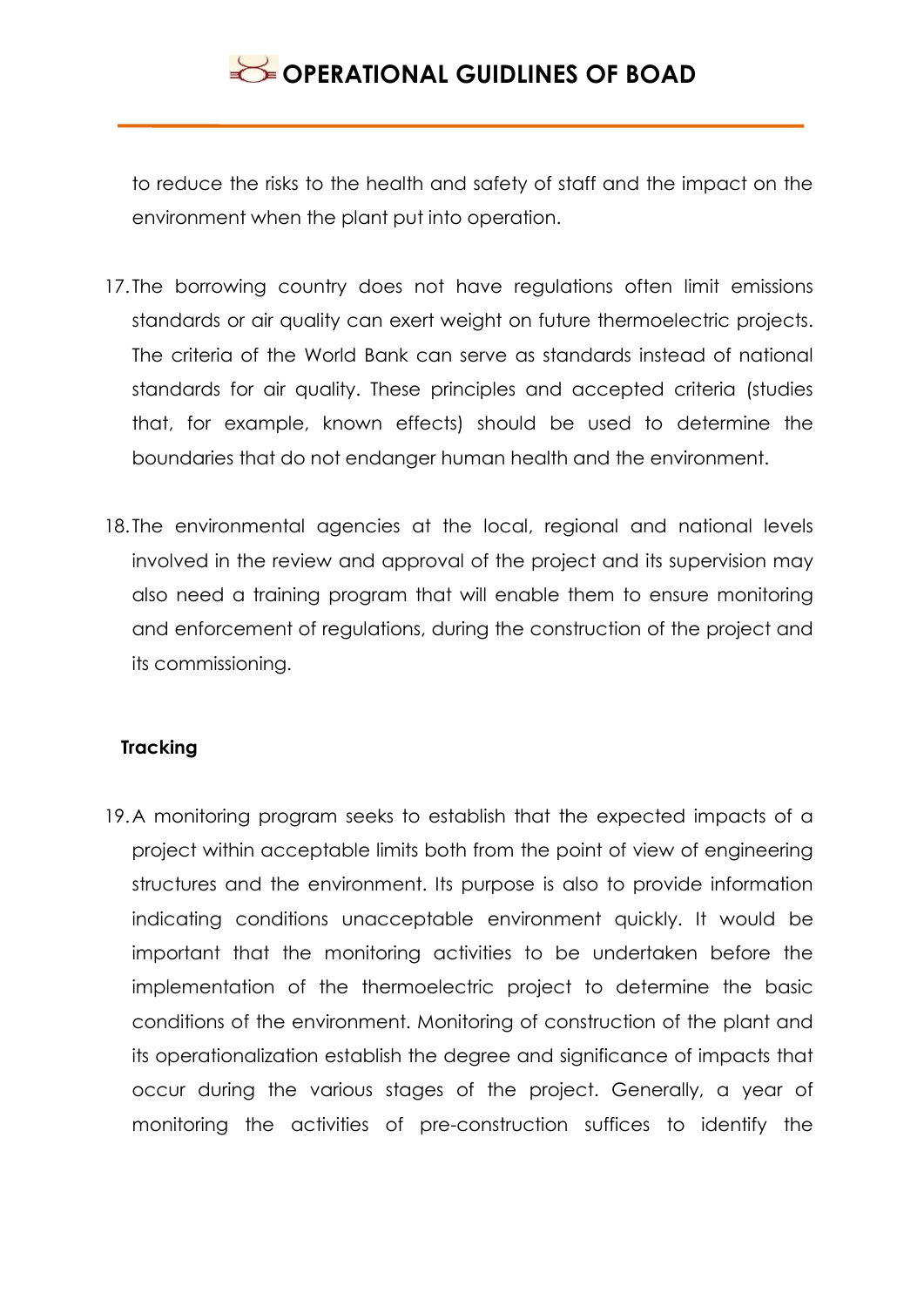environmental resources potentially affected by the project. As for the time required to monitor the construction and put into operation, it will depend on the type of resources involved and the duration of the expected impact. If , for example , was planned to install a system of continuous discharge of cooling water , it may be necessary to exercise then a weekly or daily monitoring of water quality to ensure the life of the installation.

Specific monitoring programs will be required depending on the type of project and resource thermoelectric considered potentially affected.

- 20.Continuous monitoring of the atmosphere detecting primary pollutants emitted by the plant will be required. Control devices should be used to measure the concentrations of emissions in the atmosphere and at ground level in the receiving areas previously defined (eg. Residential and agricultural sectors). It is also necessary to determine the weather site for purposes of determining atmospheric models. If meteorological data are not available, it will then perform a weather monitoring.
- 21.Control environment in which the staff work of plant operation ensures their protection by monitoring the amount of dust, noise and levels of toxic gases.
- 22. The type and nature of wastewater discharges determine the need for surveillance of the quality of surface waters. It would be necessary to measure the expected pollutants and quality parameters of importance for the maintenance of health and well -being water. All control of the less seasonal water quality may be necessary. A groundwater monitoring may be required if it is expected that they are polluted. This monitoring should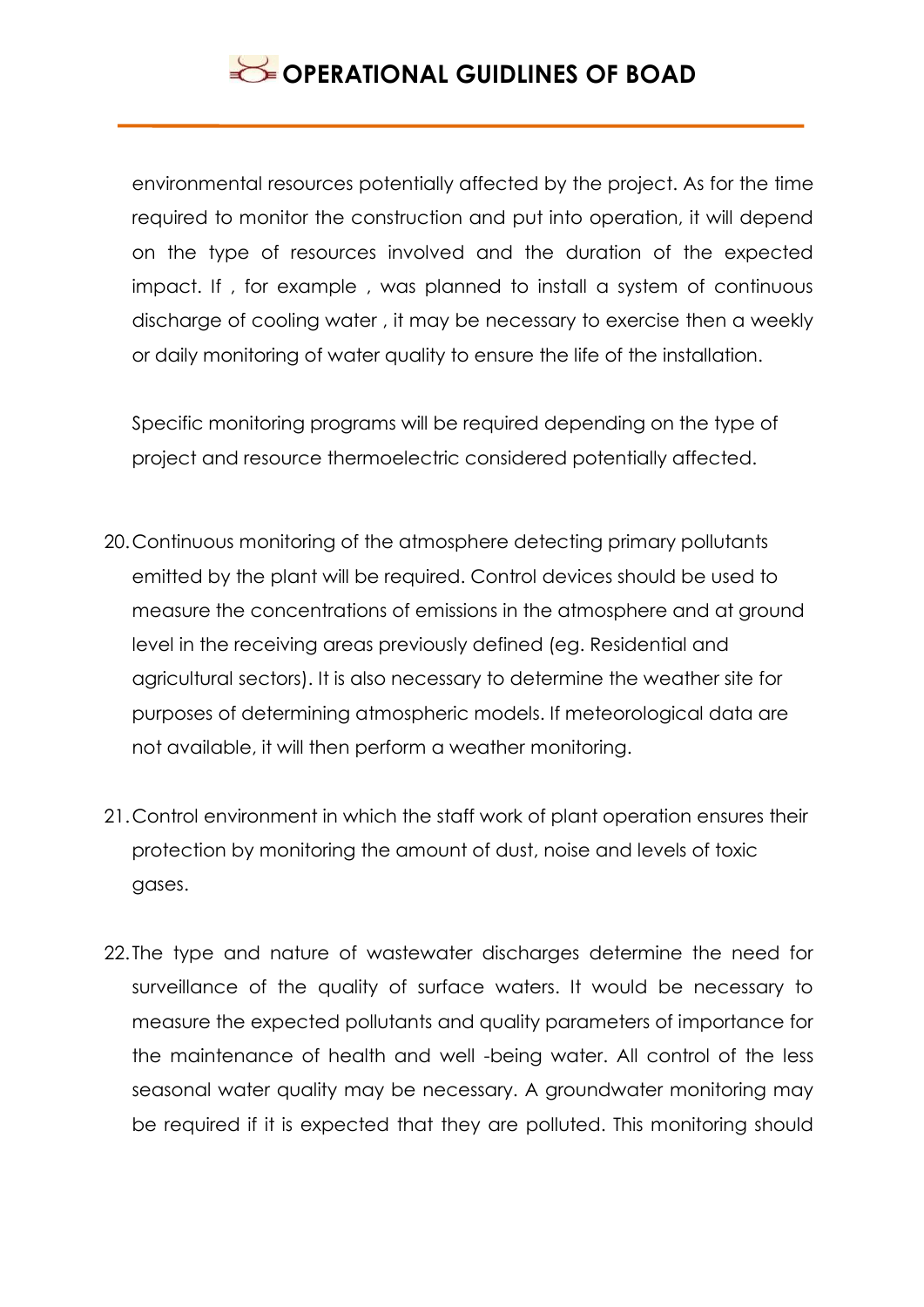be carried out prior to the release site and downstream from the transmission where the receiving waters are used by the public or considered of ecological importance (e.g. Rivers, wells used for potable water or irrigation). A geophysical control may be required to determine the location of geological central conditions. If the proposed use of groundwater as cooling water, a pumping test may be necessary to determine the quantity and quality of them.

- 23. There is a need to undertake a biological monitoring if important biological resources are present near the project and perceived may suffer cooling effluent discharged into an estuary. Should, in this case, to take samples of the representative species of aquatic organisms. The receiving areas of importance for the air quality (eg . Species susceptible crops) as well as areas downwind of the stacks are likely to require a control if it is expected to appear effects perverse. The sampling will be seasonal. As for monitoring the social environment, it may be justified to ensure that infrastructure impacts do not exceed acceptable limits.
- 24. The monitoring program should be designed to provide, on the one hand, scientific data that determine the state of environmental resources affected by the thermoelectric project and secondly, information to predict its effects on the long-term information with regard to decisions on possible mitigation measures if the expected or actual impacts are seen as unacceptable.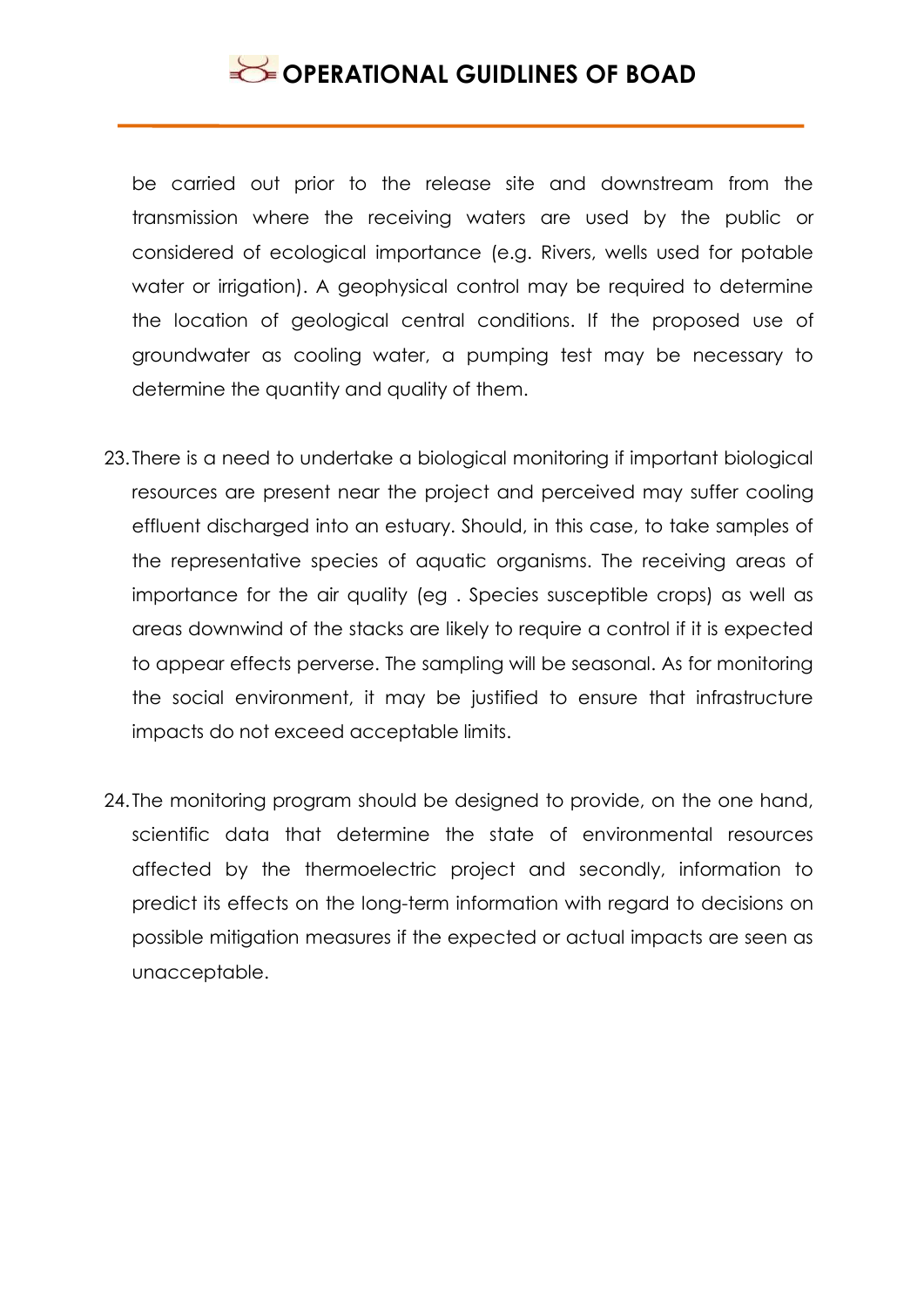### **Table: summary of potential impacts and mitigation measures**

| <b>Potential negative impacts</b>                    | <b>Mitigation measures</b>                                                         |
|------------------------------------------------------|------------------------------------------------------------------------------------|
| <b>Direct impacts</b>                                |                                                                                    |
| Effects of air emissions on human health,            | • Locate the system away from atmospheric sensitive areas.                         |
| agriculture, local wildlife and vegetation           | • Designing chimneys height higher to lower concentrations at ground level.        |
|                                                      | • Use of cleaner fuels (e.g. Coal with low sulfur content)                         |
|                                                      | • Install equipment to fight against air pollution                                 |
|                                                      |                                                                                    |
| Increasing noise and vibrations                      | • Call for equipment complying with more stringent standards.                      |
|                                                      | • Make sure to choose the times when noise and vibration have the least possible   |
|                                                      | occurrence.                                                                        |
|                                                      | • Install noise barriers                                                           |
|                                                      |                                                                                    |
| Alteration of<br>quality<br>of surface<br>the<br>and | • Treat on-site releases by chemical or mechanical methods (oil-water separators). |
| groundwater.                                         | • Contain groundwater pollution by using sealing materials.                        |
|                                                      | • Use deep injection wells below the drinking water areas.                         |
|                                                      | • Install sealants in basins and areas of solid waste disposal.                    |
|                                                      | • Dilute effluent from point sources                                               |
|                                                      |                                                                                    |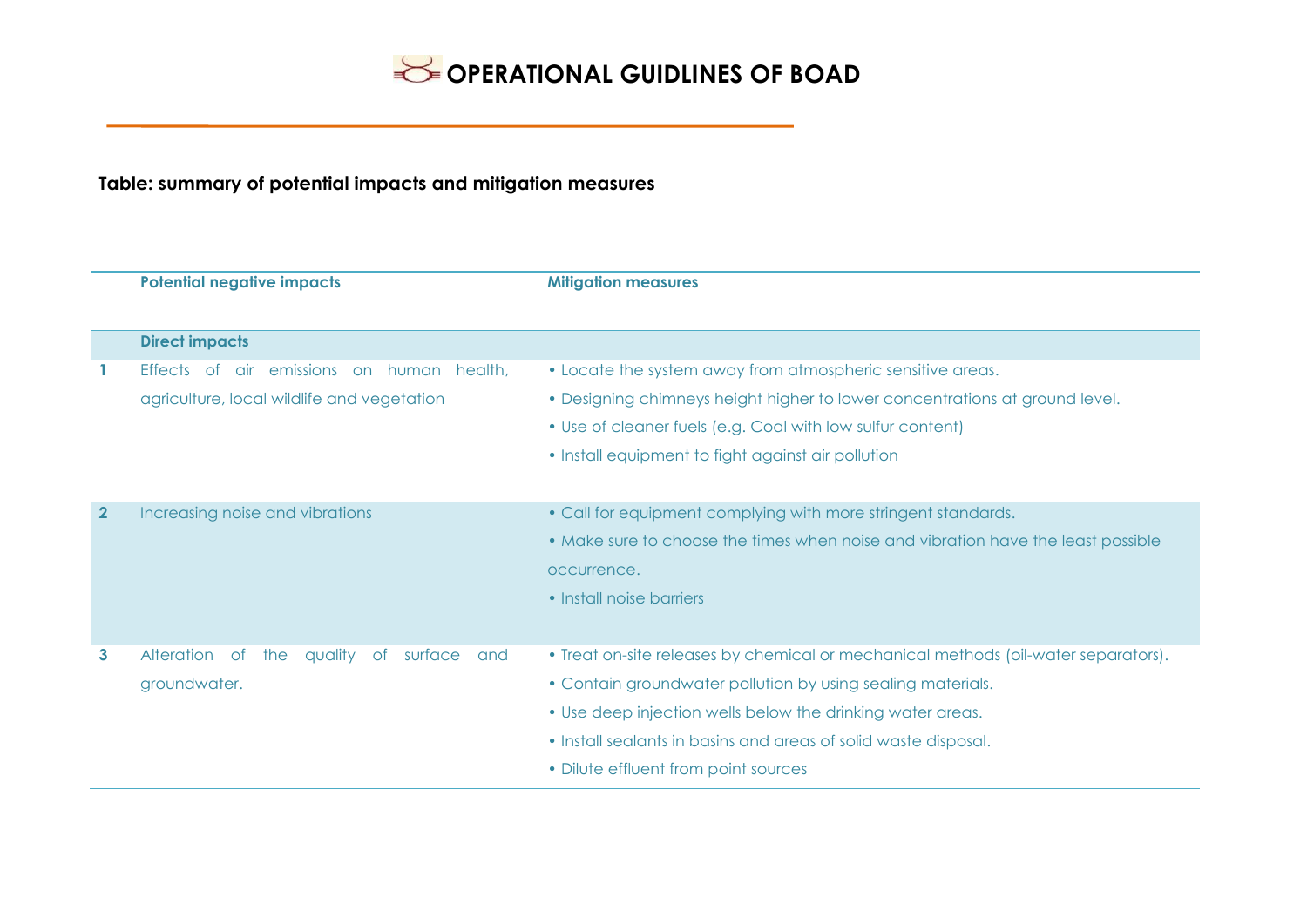| 4                | Toxic effects caused by chemical releases and    | • Develop prevention plans against spills.                                            |
|------------------|--------------------------------------------------|---------------------------------------------------------------------------------------|
|                  | spills.                                          | • Develop systems for containment and trapping and chemically treat waste on site.    |
| 5                | Aquatic organisms suffering from thermal shocks. | • Seek ways to heat dissipation (e.g. Closed cycle cooling).                          |
|                  |                                                  | • Reducing the thermal conditions in rejecting water in large water bodies.           |
|                  |                                                  | • Install mechanical broadcasters.                                                    |
|                  |                                                  | • Cool water in tanks prior to discharge.                                             |
|                  |                                                  | • Explore opportunities for using waste heat.                                         |
|                  |                                                  |                                                                                       |
| $\boldsymbol{6}$ | Carried aquatic organisms and compromise.        | • Select areas where sampling effects will not be significant.                        |
|                  |                                                  | • Install screens to avoid deportation or obstruction organizations.                  |
|                  |                                                  |                                                                                       |
| 7                | Alteration of the amounts of surface water and   | Develop a plan to recycle water.                                                      |
|                  | groundwater                                      |                                                                                       |
| 8                | Changing the flow of surface water and           | Building drainage systems and containment ponds on site.                              |
|                  | discharges.                                      |                                                                                       |
| 9                | Removal of vegetation and habitat loss.          | • Select another site or another in order to avoid the loss of wetlands overall plan. |
|                  |                                                  | • Restore or create similar environments                                              |
|                  |                                                  |                                                                                       |
| 10               | Dredging and filling of wetlands.                | • Select another site or a different plan in order to avoid the disappearance of the  |
|                  |                                                  | wetlands.                                                                             |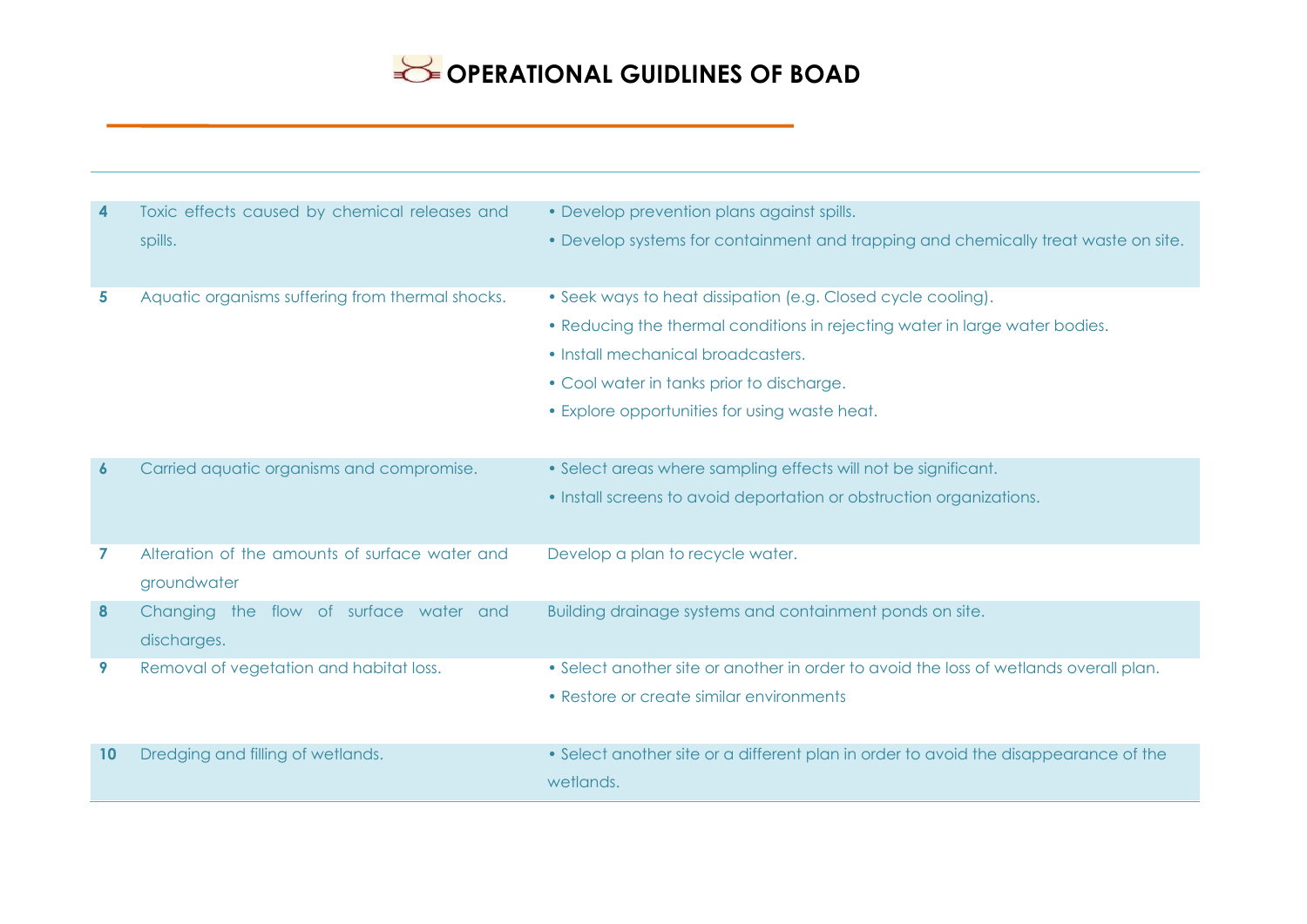|         |                                                                                                                                     | • Restoring or creating similar habitats                                                                                                                                                                                                                                                           |
|---------|-------------------------------------------------------------------------------------------------------------------------------------|----------------------------------------------------------------------------------------------------------------------------------------------------------------------------------------------------------------------------------------------------------------------------------------------------|
| 11      | Dangers of chimneys, towers and distribution<br>lines to birds.                                                                     | • Place the chimneys and towers away from flight paths.<br>• Install baffles, lights and other devices visible.                                                                                                                                                                                    |
| $12 \,$ | Displacement of human populations                                                                                                   | • Choose another site or a different plan to prevent displacement.<br>• Involve members involved in the planning and resettlement program.<br>• Develop and install infrastructure developments that are socially and culturally<br>acceptable<br>• Provide places of resettlement of populations. |
| 13      | Traffic disruption.                                                                                                                 | • Implement traffic plans that integrate a staggering commissioning portions<br>borrowed by the workers.<br>• Improve roads and intersections                                                                                                                                                      |
| 14      | Alteration of historical and archaeological<br>structures of importance or sites (e.g., churches,<br>temples, mosques, cemeteries). | •Select another site or a different plan.<br>• Develop and conduct surveys designed to discover, restore, move or restore such<br>structures (see "Cultural Heritage" section for more details).<br>• Install fencing in order to protect structures or land.                                      |
| 15      | Degradation of the aesthetic quality of historical,<br>cultural<br>archaeological<br>sites<br>and<br>and                            | • Select another location or develop a whole different level.<br>• Construct visual buffers (eg. Planting trees).                                                                                                                                                                                  |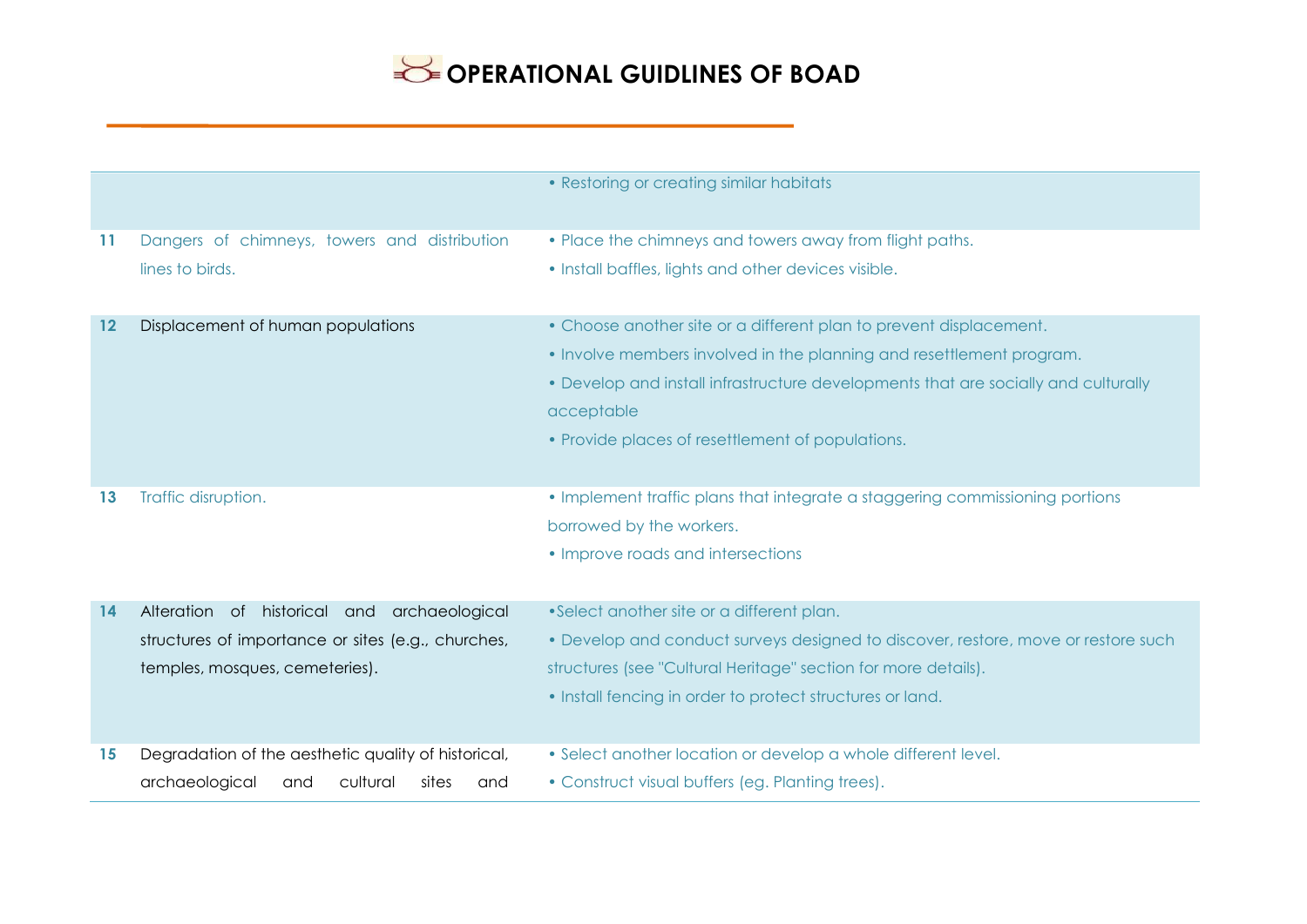|                | landscapes.                                      |                                                                                      |
|----------------|--------------------------------------------------|--------------------------------------------------------------------------------------|
| 16             | Employees exposed to dust from ash and coal.     | • Provide dust collectors.                                                           |
|                |                                                  | • Keep dust levels $\leq 10$ mg/m3.                                                  |
|                |                                                  | • Monitoring of the contents are free of silica dust.                                |
|                |                                                  | • Provide protective masks if dust levels are excessive.                             |
|                |                                                  |                                                                                      |
| 17             | Employees exposed to toxic gases escaping        | Maintain boilers adequately.                                                         |
|                | from the boilers.                                | • Exercise control levels by ensuring that levels do not exceed:                     |
|                |                                                  | 5ppmSO2                                                                              |
|                |                                                  | 50ppmCO                                                                              |
|                |                                                  | 5ppm NO <sub>2</sub>                                                                 |
|                |                                                  |                                                                                      |
| 18             | Employees exposed to excessive noise             | Keep noise levels below 90 dBA otherwise provide earplugs.                           |
|                |                                                  |                                                                                      |
|                | <b>Impacts Indirects</b>                         |                                                                                      |
|                |                                                  |                                                                                      |
| $\overline{1}$ | Induced<br>secondary<br>development<br>and       | • Provide infrastructure plan and financial assistance to meet the increased demand. |
|                | increased demand in infrastructure               | • Construct facilities to reduce demand.                                             |
|                |                                                  |                                                                                      |
| $\mathbf{2}$   | demographic<br>characteristics,<br>Changes<br>in | • Develop educational programs to educate workers on sensitive values and            |
|                | disturbance values and cultural and social       | cultural<br>characteristics.                                                         |
|                | patterns.                                        | • Provide programs of psychological adjustment and behavior and provide              |
|                |                                                  |                                                                                      |